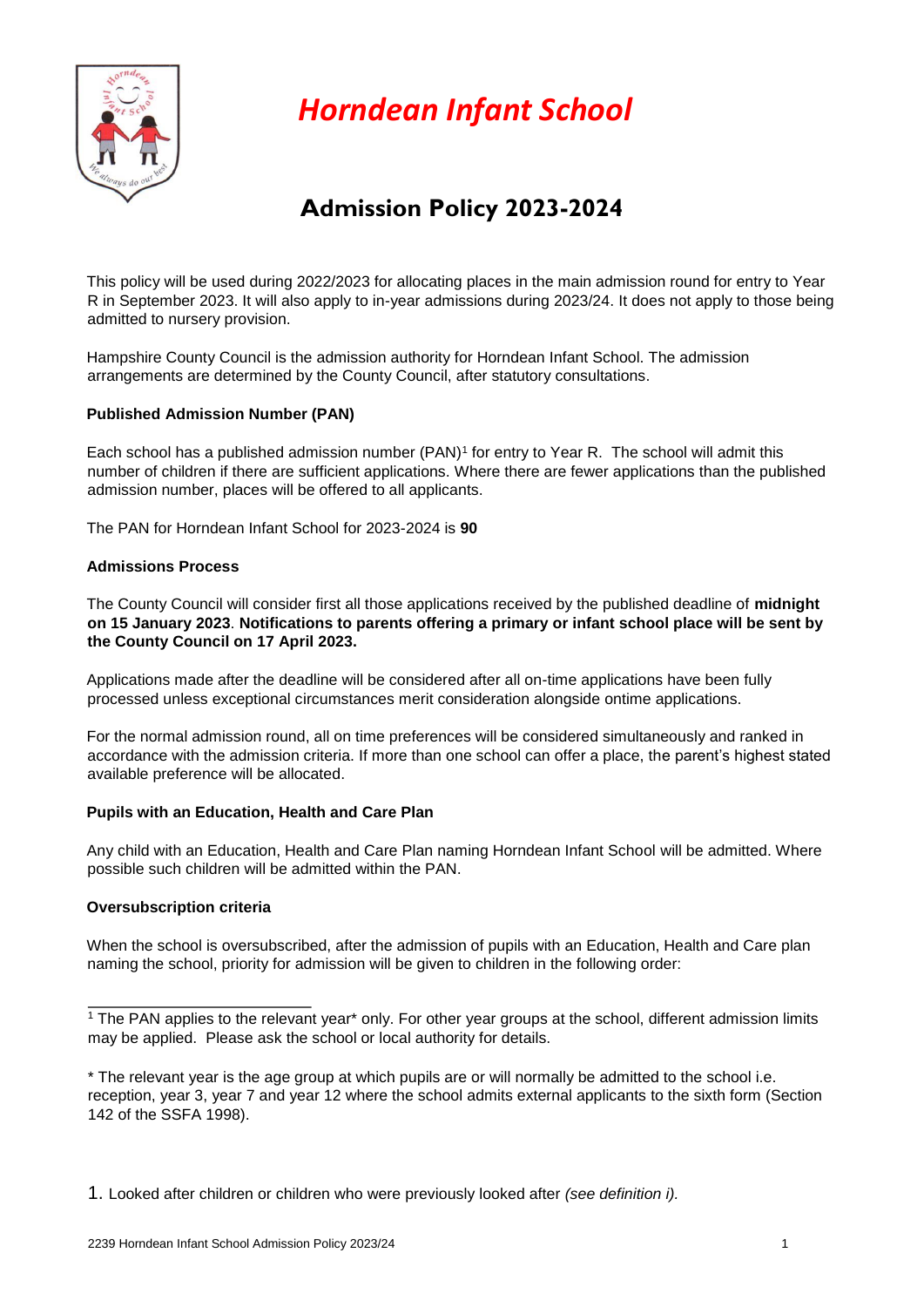- 2. (For applications in the normal admission round only) Children or families with an exceptional medical and/or social need *(see definition ii)*. Supporting evidence from a professional is required such as a doctor and/or consultant for medical needs or a social worker, health visitor, housing officer, the police or probation officer for social needs. This evidence must confirm the child or family's medical or social need and why that need(s) makes it essential that the child attends Horndean Infant School rather than any other. If evidence is not submitted by the application deadline, the medical and/or social need cannot be considered.
- 3. Children of staff *(see definition iii)* who have, (1) been employed at Horndean Infant School for two or more years at the time at which the application for admission to the school is made, or (2) have been recruited to fill a vacant post for which there is a demonstrable skill shortage.
- 4. Children living **in** the catchment area *(see definition iv)* of Horndean Infant School who at the time of application have a sibling *(see definition v)* on the roll of Horndean Infant School or at the linked junior school, Horndean CE Controlled Junior School, who will still be on roll at the time of admission. [See 6 for additional children who may be considered under this criterion.]
- 5. Other children living **in** the catchment area of Horndean Infant School*.*
- 6. Children living **out** of the catchment area of Horndean Infant School who at the time of application have a sibling *(see definition v)* on the roll of Horndean Infant School or at the linked junior school, Horndean CE Controlled Junior School, who will still be on roll at the time of admission. [Where a sibling was allocated a place at Horndean Infant School or the linked junior school, Horndean CE Controlled Junior School, in the normal admission round in a previous year because the child was displaced *(see definition vi)* from the catchment school for their address, the application will be considered under 4, above, subject to the siblings still living in the catchment area for the school from which they were displaced. In future normal admissions rounds a younger sibling will be considered to have been displaced where they were allocated a place at Horndean Infant School or the linked junior school, Horndean CE Controlled Junior School, under this criterion as a consequence of their elder sibling's displacement and are still living in the catchment area for the school from which they were displaced].
- 7. Other children.

# *Definitions*

(i) Looked after children are defined as those who are (a) in the care of a local authority, or (b) being provided with accommodation by a local authority in the exercise of their social services functions (see the definition in section 22(1) of the Children Act 1989). Previously looked after children are those who were looked after but immediately after being looked after became subject to an adoption order, child arrangements order, or special guardianship order. An adoption order is an order under section 46 of the Adoption and Children Act 2002 or section 12 of the Adoption Act 1976. Child arrangements orders are defined in section 8 of the Children Act 1989, as amended by section 12 of the Children and Families Act 2014. Child arrangements orders replace residence orders and any residence order in force prior to 22 April 2014 is deemed to be a child arrangements order. Section 14A of the Children Act 1989 defines a 'special guardianship order' as an order appointing one or more individuals to be a child's special guardian (or special guardians). Previously looked after children also includes those who appear (to the admission authority) to have been in state care outside of England and ceased to be in state care as a result of being adopted. A child is regarded as having been in state care outside of England if they were in the care of or were accommodated by a public authority, a religious organisation, or any other provider of care whose sole or main purpose is to benefit society.

(ii) Applicants will only be considered under this criterion if on the application form (online or paper) they have ticked the appropriate box explicitly indicating that they wish for their application to be considered under medical / social need. 'Medical need' does not include mild medical conditions, such as asthma or allergies. 'Social need' does not include a parent's wish that a child attends the school because of a child's aptitude or ability or because their friends attend the school or because of routine childminding arrangements. Priority will be given to those children whose evidence establishes that they have a demonstrable and significant need to attend a particular school. Equally this priority will apply to children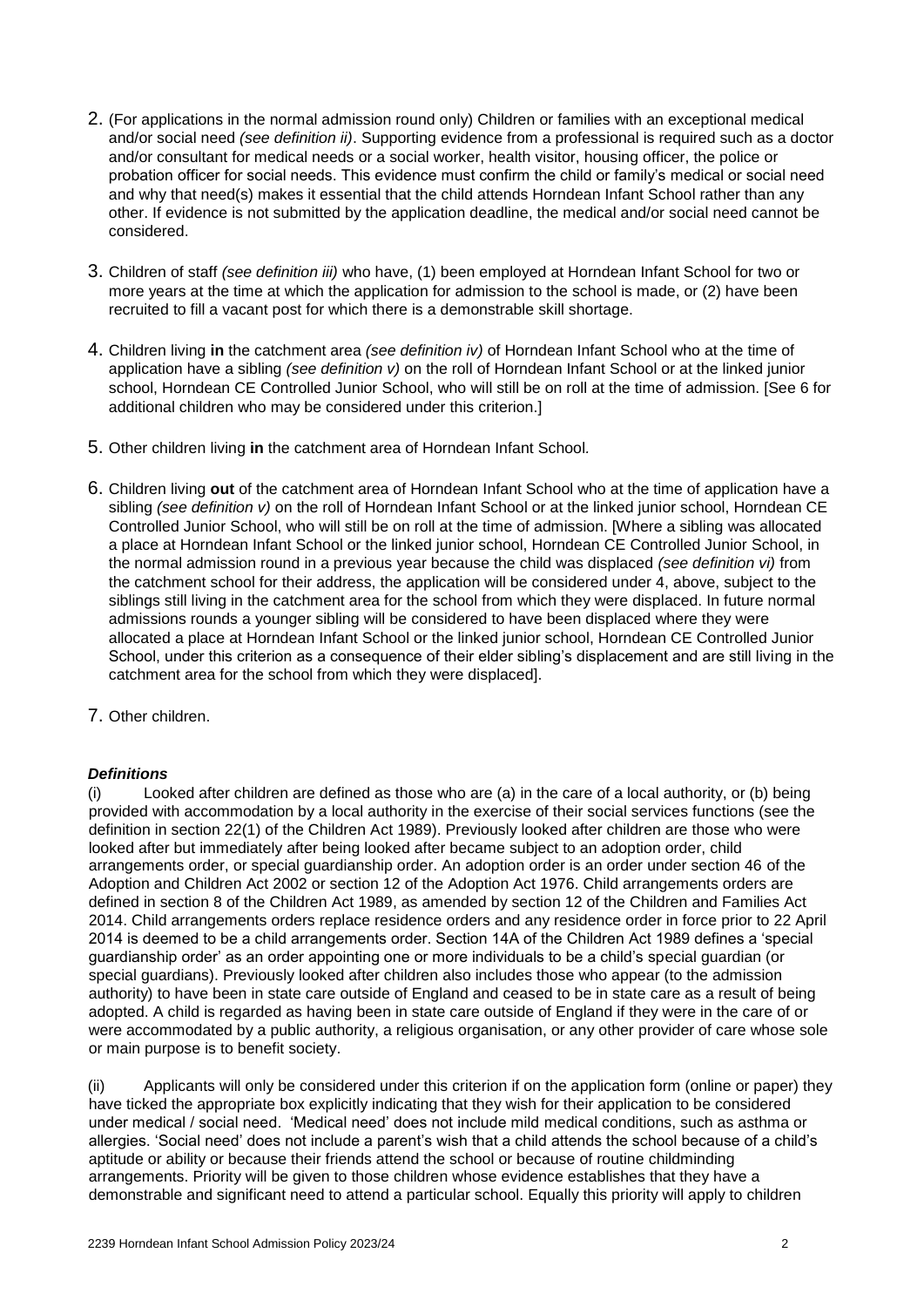whose evidence establishes that a family member's physical or mental health or social needs mean that they have a demonstrable and significant need to attend a particular school. Evidence must confirm the circumstances of the case and must set out why the child should attend a particular school and why no other school could meet the child's needs. Providing evidence does not guarantee that a child will be given priority at a particular school and in each case a decision will be made based on the merits of the case and whether the evidence demonstrates that a placement should be made at one school above any other.

(iii) 'Staff' includes all those on the payroll of the Horndean Infant School who (specific to clause (1)) have been an employee continuously for two years at the time of application. 'Children of staff' refers to situations where the staff member is the natural parent, the legal guardian, or a resident step parent.

(iv) A map of the school's catchment area is available on the school's details page of the Hampshire County Council website www.hants.gov.uk/educationandlearning/findaschool.

(v) 'Sibling' refers to brother or sister, half-brother or half-sister, adoptive brother or adoptive sister, foster brother or foster sister, stepbrother or stepsister living as one family unit at the same address. It will also be applied to situations where a full, half or adopted brother or sister are living at separate addresses. Criteria 4 and 6 include children who at the time of application have a sibling for whom the offer of a place at Horndean Infant School or the linked junior school, Horndean CE Controlled Junior School, has been accepted, even if the sibling is not yet attending. It also includes, in the normal admissions round, children who have a sibling on roll in Year 2 at the Horndean Infant School at the time of application, who are successful in gaining a place at the linked junior school, Horndean CE Controlled Junior School, on the national notification date.

(vi) 'Displaced' refers to a child who was refused a place at the catchment school in the normal admissions round having named it in the application and was not offered a higher named preference school. To identify the child's catchment school please use https://maps.hants.gov.uk/SchoolCatchmentAreaFinder/. Note that some addresses are in catchment for more than one school and in this case, 'displaced' refers to a child who was refused a place at any of their catchment schools.

#### **Tie-breaker**

If the school is oversubscribed from within any of the above categories, straight line distance will be used to prioritise applications; applicants living nearer the school have priority. Distances will be measured from the Ordnance Survey home address point to the school address point using Hampshire County Council's Geographic Information Systems (GIS). Distances to multiple dwellings will give priority to the ground floor over the first floor and so on. On individual floors, distances will be measured to the stairs leading to the communal entrance. Where two or more applicants are equidistant, random allocation will be used to allocate the place. An explanation of the random allocation procedure is available on the County website.

## **Additional Information**

#### **Permanent Residence**

The child's permanent residence is where they live, normally including weekends and during school holidays as well as during the week and should be used for the application.

The permanent address of children who spend part of their week with one parent and part with the other, at different addresses, will be the address at which they spend most of their time.

#### **Multiple births**

Where a twin or child from a multiple birth is offered the last place available within the PAN, any further twin or child of the same multiple birth will also be offered a place, if the parents so wish, even though this may raise the number in the year group above the school's PAN.

## **Fair Access placements by the local authority**

Outside the normal admission round, it may sometimes be necessary for a pupil to be placed by the local authority, or a local placement panel acting on behalf of the authority, in a particular school even if there is a waiting list for admission. Such placements will be made in accordance with Hampshire County Council's Fair Access Protocol. The Protocol is based on legislation and government guidance.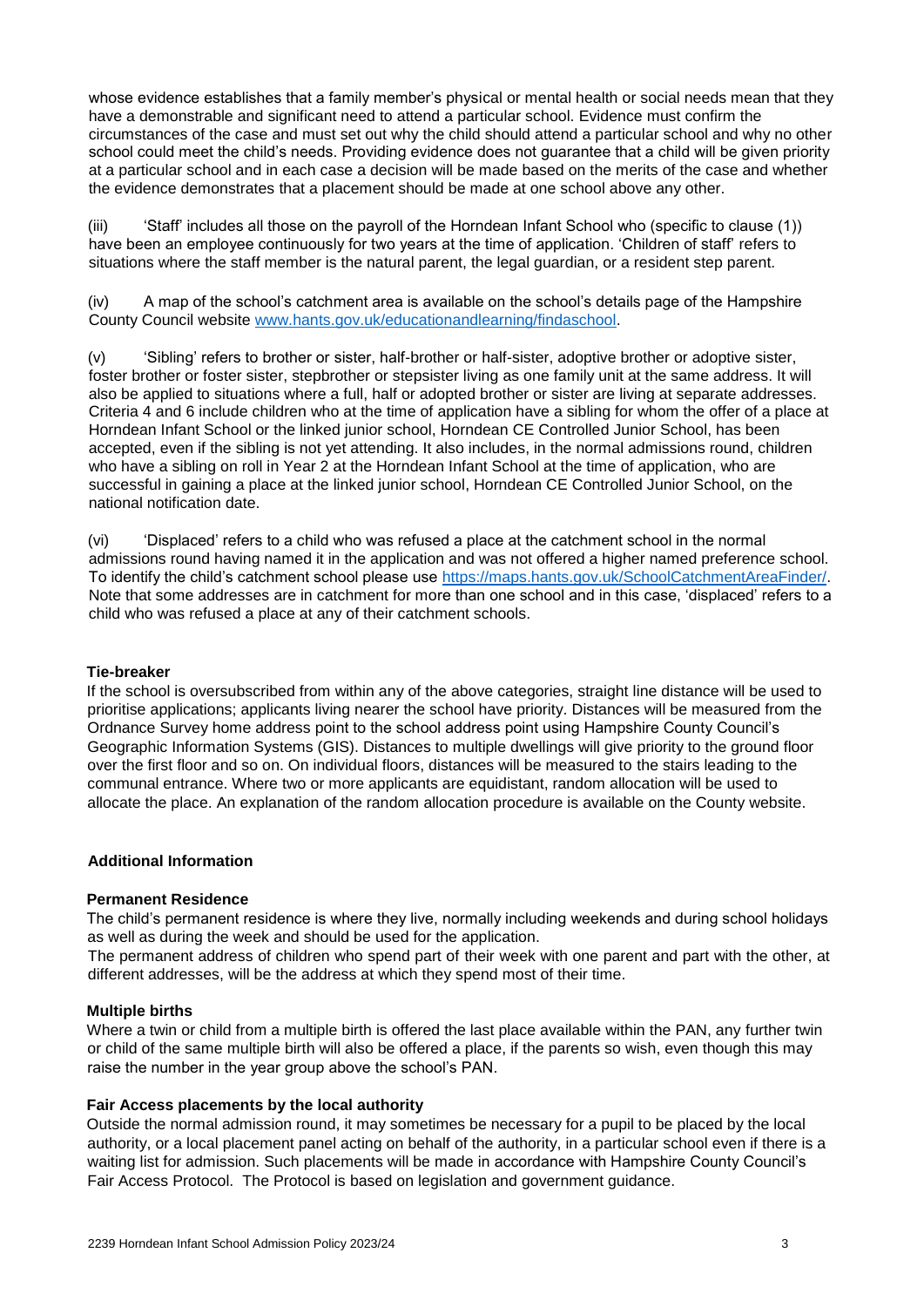## **Waiting lists**

Waiting lists will be established for each year group where more applications are received than places available. For main round admissions to Year R, the waiting list will be maintained centrally by the local authority until 31 August 2023. At all other times, and for other year groups, waiting lists will be operated by schools on behalf of the local authority.

Any places that become available will be offered to the child at the top of the list on the day the place became available. The waiting list is ordered according to the criteria of the admission policy with no account being taken of the length of time on the waiting list or any priority order expressed as part of the main admission round. Fair Access admissions and school closure arrangements will take priority over the waiting list.

The waiting list will be reviewed and revised –

- each time a child is added to, or removed from, the waiting list;
- when a child's changed circumstances affect their priority;

For entry to Year R, the waiting list will remain open until 31 August 2024, at which point all names will be removed. For all other year groups, waiting lists will remain open until 31 August of each year. Parents who want their child to be considered for a place at the school in the following school year must submit a new inyear application in the August preceding the new school year. Schools will send a decision letter within the first 10 days of the new term.

## **Starting school**

Pupils born between 1 September 2018 and 31 August 2019 (inclusive) are entitled to fulltime schooling from September 2023. Parents can choose to defer their child's admission until later in the school year (but not beyond the start of the term after they reach compulsory school age). Children can also attend part-time until they reach compulsory school age. Parents must discuss their child's starting arrangements with the school once an offer has been secured.

Children with birthdays between:

- 1 September and 31 December 2018 (inclusive) reach compulsory school age on 31 December 2023, at the start of the spring term 2024.
- 1 January and 31 March 2019 (inclusive) reach compulsory school age on 31 March 2024, at the start of the summer term 2024.
- 1 April and 31 August 2019 (inclusive) reach compulsory school age on 31 August 2024, at the start of the new school year in September 2024.

Parents of summer born children (those born between 1 April and 31 August) who are particularly concerned about their child's readiness for school can request to delay their child's entry to Year R for an entire school year until September 2024. This is called decelerated admission. In making such a request, parents would be expected to state clearly why they felt decelerated admission to Year R was in their child's best interests. It is recommended that parents considering such a request contact the local authority in the autumn term 2022 to ensure that an informed decision is made. Guidance on decelerated admission for summer born children, including how to make a request, is available on the County website at www.hants.gov.uk/adsummerborn.

#### **Admission of children outside their normal age group**

Parents may request that their child is admitted outside their normal age group. To do so, parents should include a request with their application, specifying why admission outside the normal age group is being requested and which year group they wish their child to be admitted. Decisions will be made based on the circumstances of the case and in the best interests of the child.

#### **School Closures**

In the event of a school closure, pupils from the closing school may be given priority for any school nominated as the receiving school. Specific arrangements will be determined by the Local Authority in accordance with the School Admissions Code and will be published at the time for the specific schools affected.